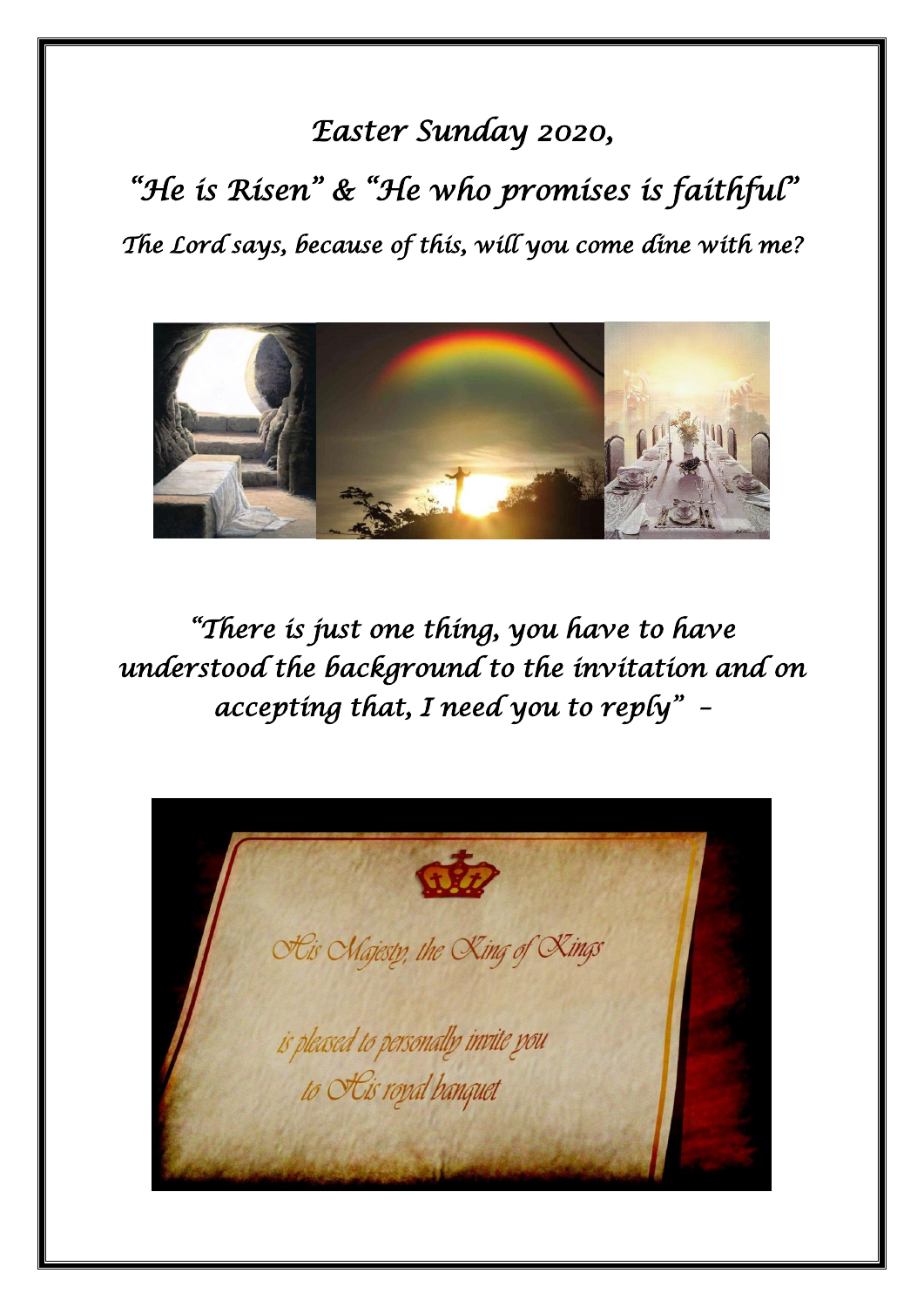



# *Heaven's Eternal Banquet*

*Jesus and the Word make clear to us that for those of us who accept that Jesus died on the cross to forgive us our sins and that he has been raised to new life for us, we have much to look forward to in his invitation to join him at Heaven's Banquet (The Marriage Feast of the Lamb). A meal like no other, when this world is ended and "the new heavens and earth are complete". Jesus' teaching to the Jews of that day included the heavenly banquet, dinners, food and feasts were at the centre of his teaching. Jesus is planning a huge celebration, a party !* 

*As you sit down to Easter Lunch we would like to offer you a Banquet Menu. It probably won't coincide with your real lunch! And you may want to eat first and contemplate later! Try to imagine Jesus sitting at table with you and picture yourself in a chair close to Jesus, especially if you are having Easter lunch with less company than you would have hoped.* 

*It is a seven course banquet: -* 

*Aperitif Soup of the Day with bread roll The Fish Course Main Course – Lamb The Dessert Course The Fruit Course Coffee & Liqueurs (Finest New Wines Rich Red Wines & Spirits) Gratuities – Thank you, Lord Amen . Enjoy!*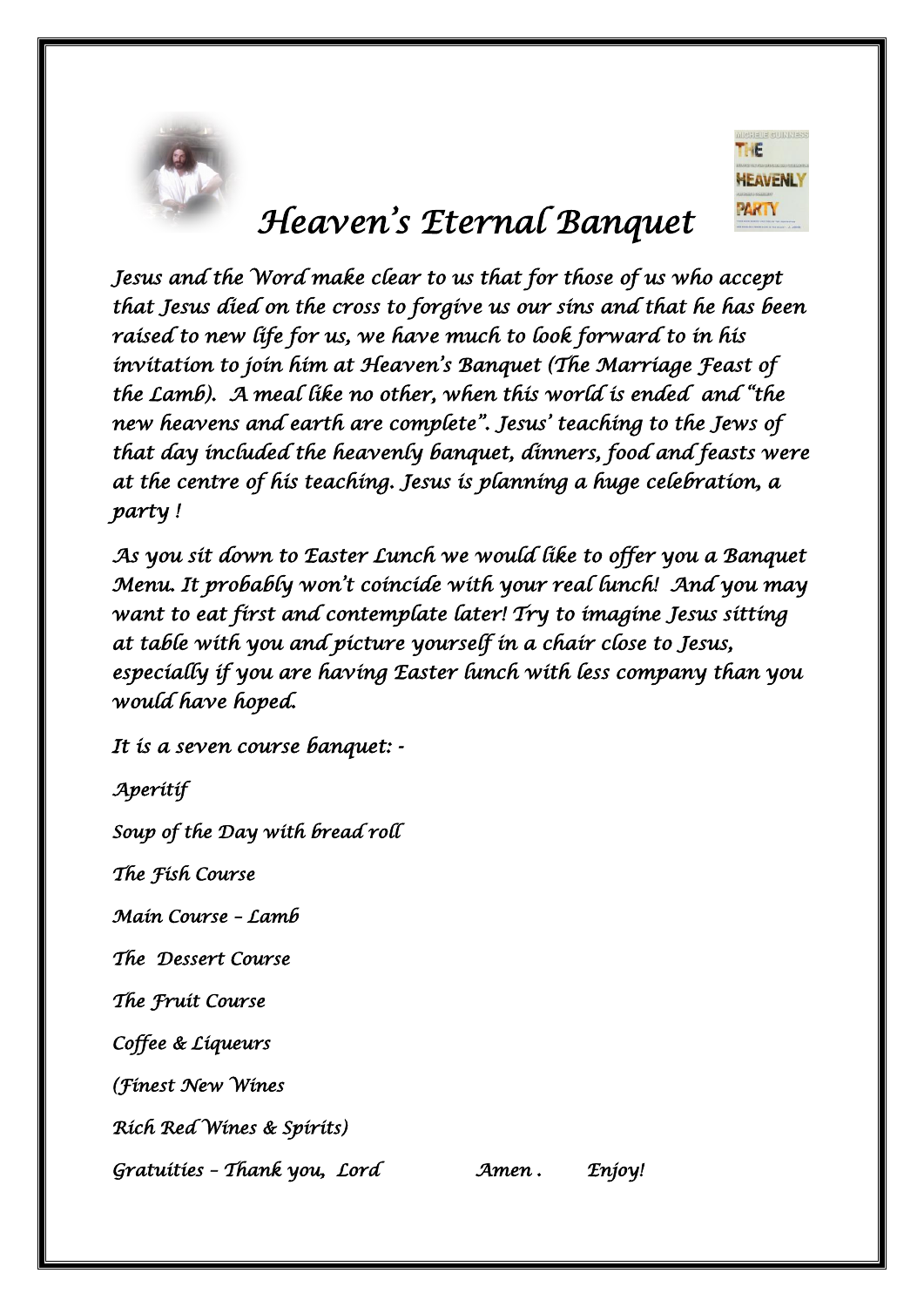### *Praying the Royal Banquet:*

*"But here on this mountain, God-of-the-Angel Armies will throw a feast for all the people of the world, a feast of the finest foods, a feast with vintage wines, a feast of seven courses, a feast lavish with gourmet desserts. And here on this mountain, God will banish the pall of doom hanging over all peoples, the shadow of doom darkening all nations. Yes, he will banish death forever. And God will wipe the tears from every face. He'll remove every sign of disgrace from his people, wherever they are. Yes! God says so!" Isaiah 25:6 – The Message*

The invitation to share in the extravagance of God's love revealed through the outstandingly glorious magnificence of "The Royal Banquet". Surely we can trace the way he disciples us using food and drink in his Word?

### *Aperitif*

As we come together to share this Royal Banquet, we take a moment to look at the first piece of food being shared…

**"Out of the ground the Lord God made to grow every tree that is pleasant to the sight and good for food, the tree of life also in the midst of the garden, and the tree of the knowledge of good and evil" Genesis 2:9 (NRSV)**

**"On either side of the river is the tree of life with its twelve kinds of fruit, producing its fruit each month: and the leaves on the tree are for the healing of the nations" Revelation 22:2**

In Genesis we start in a garden, the Garden of Eden and in Revelation we end in a new garden, the tree of life is in both gardens providing life to all who chose to obey God, its fruit leads to eternal life. God gave us trees that would produce food for us, to be beautiful to look at. God cares that we get the food we need for life. We recognize God's wonder in the world and the beauty he created. We are drawn to give thanks for the gift of life and to have faith in a God who provides. The tree of life with its fruit has always been there, but Adam and Eve took the forbidden fruit from the tree of the knowledge of good and evil in the first garden, eating from this tree began the Fall. Better to eat the fruit of the Tree of Life and live!

**Prayer –** thank you Lord for the beauty of the world you have created and the food you have provided, for being a God who provides and cares for his children. Forgive us when we fall, help us to embrace Life. Amen

### *Soup of the Day*

**"Once when Jacob was cooking some stew Esau came in "Quick, let me have some of that red stew, I'm famished" he said. … Then Jacob gave Esau some bread and some lentil stew." Genesis 25 v 29 & 34 NIV or 2 Kings 4; 38-40**

Soup is usually eaten with bread in the Bible. The soup itself is a mixture of ingredients represented in the Word too, such as lentils, meat, oil, milk, seeds and spices, flour. Bread is a common food shared in the Bible and as a sign of hospitality and has many references. Jesus claimed to be The Bread of Life, we see him taking the bread at the Last Supper – "here is my body broken for you" and the sharing of the young boy's loaves to feed the 5,000+. It is a staple for everyday living. He is a staple for everyday living.

A good soup tastes good, has the right balance of ingredients, cooked at the correct temperature for the right amount of time before it is sent out at a feast. Most of us need a recipe book, some guidance/teaching to know how to make a good soup with the right ingredients, good nourishing ones and not bad damaging ones. We have to make ourselves ready for the feast to know what nourishes us and what is damaging (sins), even if more tempting in the short term. A cook needs a recipe book for the cooking, we need the Word of God to get us ready for the Feast.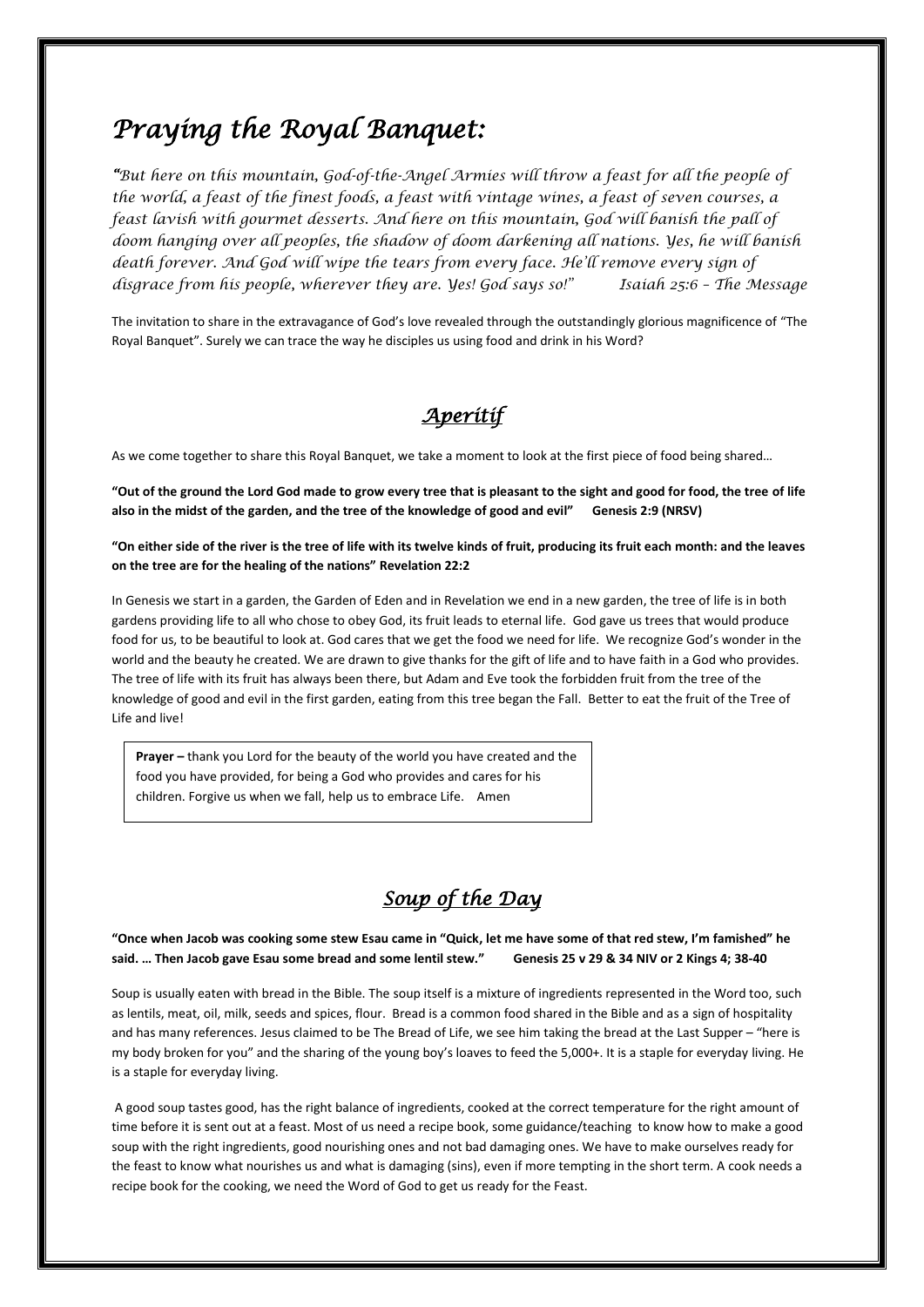**Prayer** – Lord, help us to prepare for your feast, help us resist the bad ingredients and temptations that come our way daily. Send your Holy Spirit to guide and teach us what will nourish us, - love, kindness, self -control, joy, faithfulness, peace, patience & generosity, to become more like you and be worthy of a place at your table.

## *The Fish Course*

**"Or, if your children ask you for a fish, do you give them a snake? Of course not! So if you good children know how to give good gifts to your children, how much more will your heavenly Father give good gifts to those who ask him?" - Matthew 7:7-11 NIV**

**Jesus called out to them. "Friends, have you not caught any fish?" "…then throw your net on the right side of the boat and you will find some." When they did they were unable to haul the net in because of the large number of fish…. It was full of large fish, 153, but even with so many the net was not torn. John 21v5,6 & 11b. NIV**

Fish was a part of the staple diet for Galileans and for many who lived by lakes or the sea shore, providing protein and good nutrition. It was considered a good food to have. The young boy at the feeding of the 5,000+ provided his fish to be multiplied. They have a distinctive fish they serve on the shores of Galilee. Several of the disciples were fishermen, familiar with the Lake and fish catches and roasting fish over an open fire, the weather, and when to go out. Jesus accompanied them and provided miraculous catches (Luke 5:8-9). In the last case, Peter saw the holiness of God and his own sinfulness when the catch came in. God the Provider, when we admit our sinfulness and start our first steps of discipleship. Jesus references the generosity of God towards us his children, he knows how to give us good gifts. Jesus talked about us all becoming fishers of men. "Leave your nets and I will make you fishers of men". The early Christians used an ichthus, the sign of a fish, to mark themselves out as Christians. They can still be seen on the walls of the catacombs in Rome.

 **Prayer –** Heavenly Father, help me to be a true disciple and a fisher of men. **Amen**

### *The Main Course – Lamb*

**The next day John saw Jesus coming toward him and said "Look, the Lamb of God who takes away the sin of the world!" John 1;29**

**And they sang in a mighty chorus: "Worthy is the Lamb who was slaughtered …to receive power and riches and strength and honour and glory and blessing"! Revelation 5:12**

And in our worship we sometimes say: "Christ Our Passover Lamb has been sacrificed for us". The Jews will have celebrated the Passover just before Easter, in the same way as they were doing at the time of Jesus, when he was crucified and sacrificed for us. They will follow the tradition of the Passover sacrificial lamb and will recount it together. The Old Testament tradition was that a perfect lamb should be sacrificed and shed its blood for forgiveness of their sins and to remind them of the time when God rescued them from Egypt. We see Jesus as the fulfilment of it, the one perfect sacrifice for all made upon the cross, his blood shed for us. A personal sacrifice for you and me. In Revelation we see the worship of the redeemed in heaven, the slain Lamb now upon his throne in heaven and being surrounded by his people singing a new song of praise in heaven and worshipping him, the angels joining in.

**Prayer –** Father we thank you that you sent Jesus as the ultimate sacrifice meaning that we have total access to you. We thank you for shedding your blood for us on that cross. You are now seated on high praying for us, may our worship be a sacrifice offering to you in all that we do and say in our ministry here. **Amen**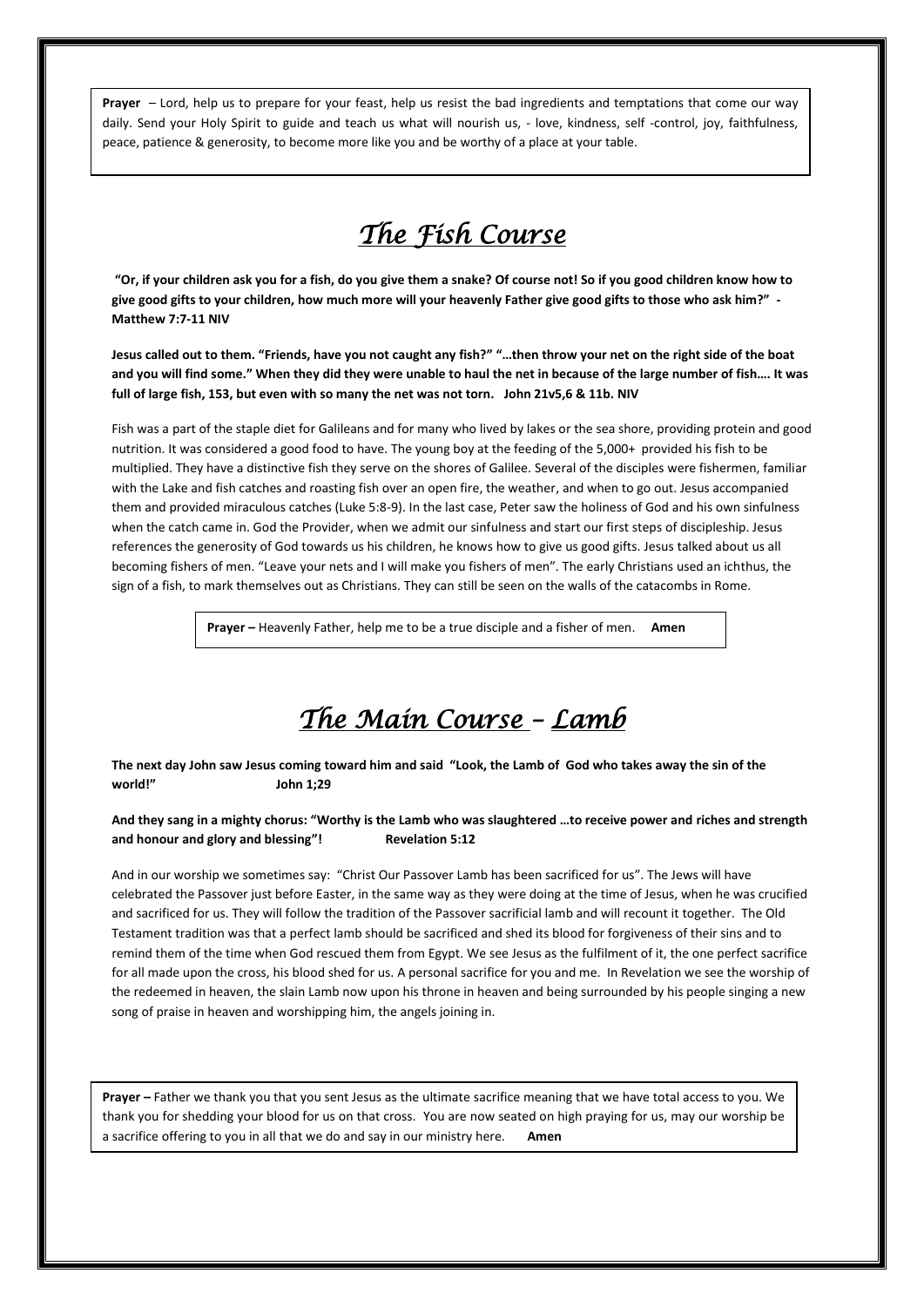## *The Dessert Course*

There are so many delicious desserts we could mention at a banquet and, one in Israel. Michele Guinness, former vicar's wife, writes much about the heavenly party in her book, but also of the Jewish joy of celebrating with food and partying. So, with many gourmet desserts mentioned in the Bible as being on the menu we are not restricted but we'll just mention one…. Bread & Butter Pudding.

#### *Bread and Butter Pudding*

**Jesus said: "I tell you the truth. Moses didn't give you bread from heaven. My Father did. And now he offers you the true bread from heaven. The true bread of God is the one who comes down from heaven and gives life to the world" John 6:25-51 NLT "I am the bread of life. He who comes to me will never go hungry, and he who believes in me will never go thirsty"**

**In the same way that nursing infants cry for milk, you must intensely crave the pure spiritual milk of God's Word. For this "milk" will cause you to grow into maturity, fully nourished and strong for life – especially now that you have had a taste of the goodness of the Lord Jehovah and have experienced his kindness. 1 Peter 2:2-3 Passion Translation**

**As new born babes, desire the sincere milk of the Word, that you may grow thereby. 1 Peter 2:2**

**"Butter and honey shall he eat, that he may know how to refuse evil, and choose the good" Isaiah 7:15**

All the ingredients of our pudding – bread, butter, milk are physically and spiritually nourishing. Bread means many things to Christians. It is the staple food on which God's people have fed physically since the earliest days (and been fed..manna) and spiritually the Bread of Life, God's Word is that on which we feed and are strengthened in our walk of faith. Above all, Jesus said "I am the Bread of Life". He sanctified bread as the most powerful symbol of his own body at the Last Supper and he invites us "to be in Him and He in us" in this way. There are many references to butter and honey as being a part of the biblical diet. Honey to provide sweetness. New believers need the milk of God's Word to grow in faith and continue to be nourished to maturity.

> **Prayer –** Thank you God that you nourish us daily with our own baked bread but more so with the Bread of Life. May we grow in our faith as we feed on you. May all creation have the nourishment it needs. **Amen**

## *The Fruit Course*

**"Yes, I am the vine, you are the branches. Those who remain in me, and I in them, will produce much fruit. Apart from me you can do nothing.. You didn't choose me, I chose you. I appointed you to go and produce lasting fruit…"** 

#### **John 15:5, 16 NLT**

**"In that day each of you will invite his neighbour to sit under his vine and fig-tree" declares the Lord Almighty.** 

#### **Zech 3:10**

The Bible abounds with images of fruit of all kinds, they signify abundance and luxury and desirable things. Every man owning his own fig tree and vine was a symbol of the good things in life belonging to him, prosperity and contentment. In Greek the word for "fruit" refers to the natural product of a living thing. Paul used "fruit" to help us understand the product of the Holy Spirit, who lives in every believer… love, joy, peace etc. As we grow, so will the fruit inside us, helping us to become Christlike.